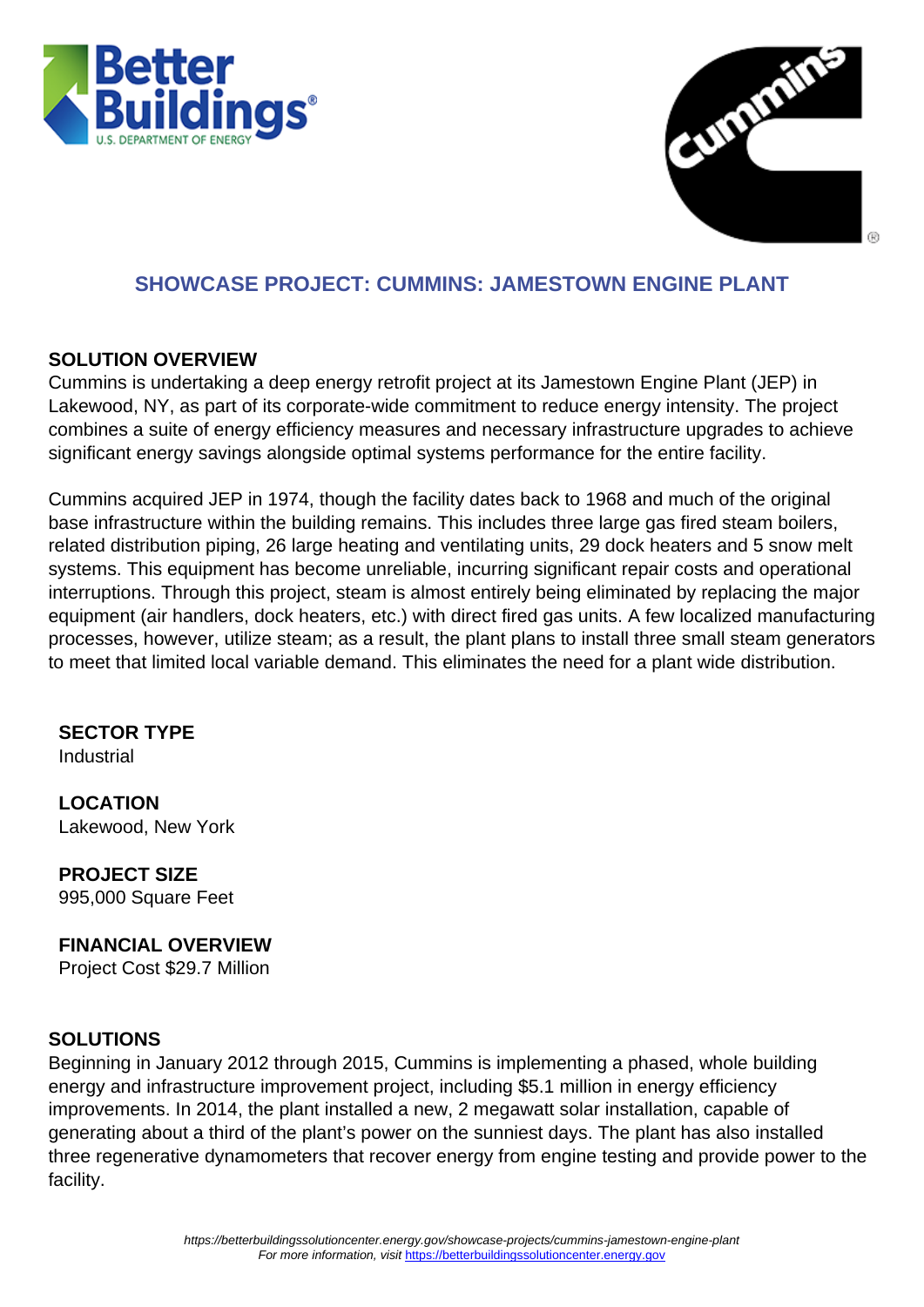The energy efficiency components of the project include heating and cooling upgrades, compressed air optimization and controls upgrades. The compressed air improvements include reduced line pressure, implementation of improved metering, implementation of a sequencing system to automatically stage the compressors to match variable demand and a preventive maintenance system to ultrasonically detect and fix air leaks. The two major energy impacts of the plant-wide improvements are natural gas and electricity, with approximate savings of 41% and 23% from current usages, respectively.

Prior to the project, JEP partnered with Duke Energy One and Mazza, to complete a thorough site assessment. The significant uses on energy were identified, equipment condition assessed and replacement and improvement alternatives individually analyzed. Significant uses of energy were primarily facility based and included all air handlers, air conditioning systems, ventilation systems, exhaust fans, dock heaters, steam users and other pieces of equipment were also evaluated. The energy savings of the alternatives were calculated and the needed funding for the entire project is planned within the corporation's capital process. The plant's investment has been planned within Cummins' multi-year budget and has been included in the business' simulation to ensure profitability. Cummins uses a 20% internal rate of return as its criteria for priority projects. In particular, the plant very carefully evaluated the added cost to become more efficient versus simply replacing the older models with like steam equipment. In a related improvement, the plant replaced its old roof (a project it was going to do anyway) with a new light colored roof with more insulation to reduce cooling and heating load. The plant has installed four large air handling units installed on the outside of the plant, replacing six less efficient ones.

Cummins anticipates that the energy savings from just the energy efficiency-specific measures will be 250 billion BTUs and result in \$1.4 million a year in cost savings, which includes gas, electricity and solar photovoltaic savings. The ongoing sub-metering project will help JEP quantify the performance of the improvements.

### **OTHER BENEFITS**

The JEP project approach contributes to Cummins' corporate environmental responsibility initiatives. The project is expected to reduce plant wide greenhouse gas emissions by 30%, or about 9,000 metric tons. Additionally, Cummins builds to the standards of green building certification; therefore, the JEP site may consider obtaining certification in the future. The plant is currently participating in DOE's Superior Energy Performance program, with certification planned for June 2015, and is working towards ISO50001 energy management certification.

Once the equipment and energy efficiency upgrades have been completed, the plant anticipates installing a building management system to maximize efficiency and data collection and reporting.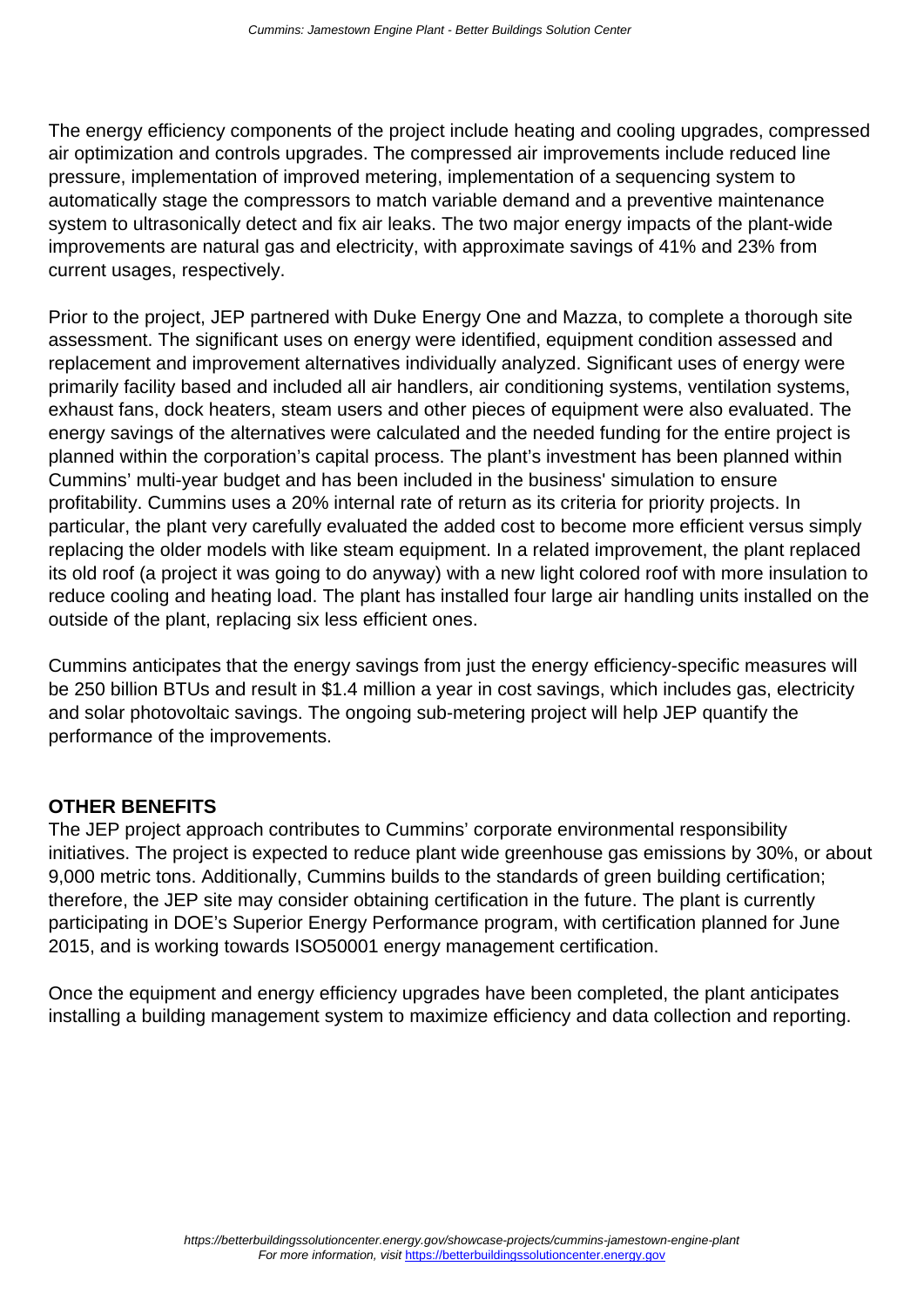

Aerial view of Jamestown Engine Plant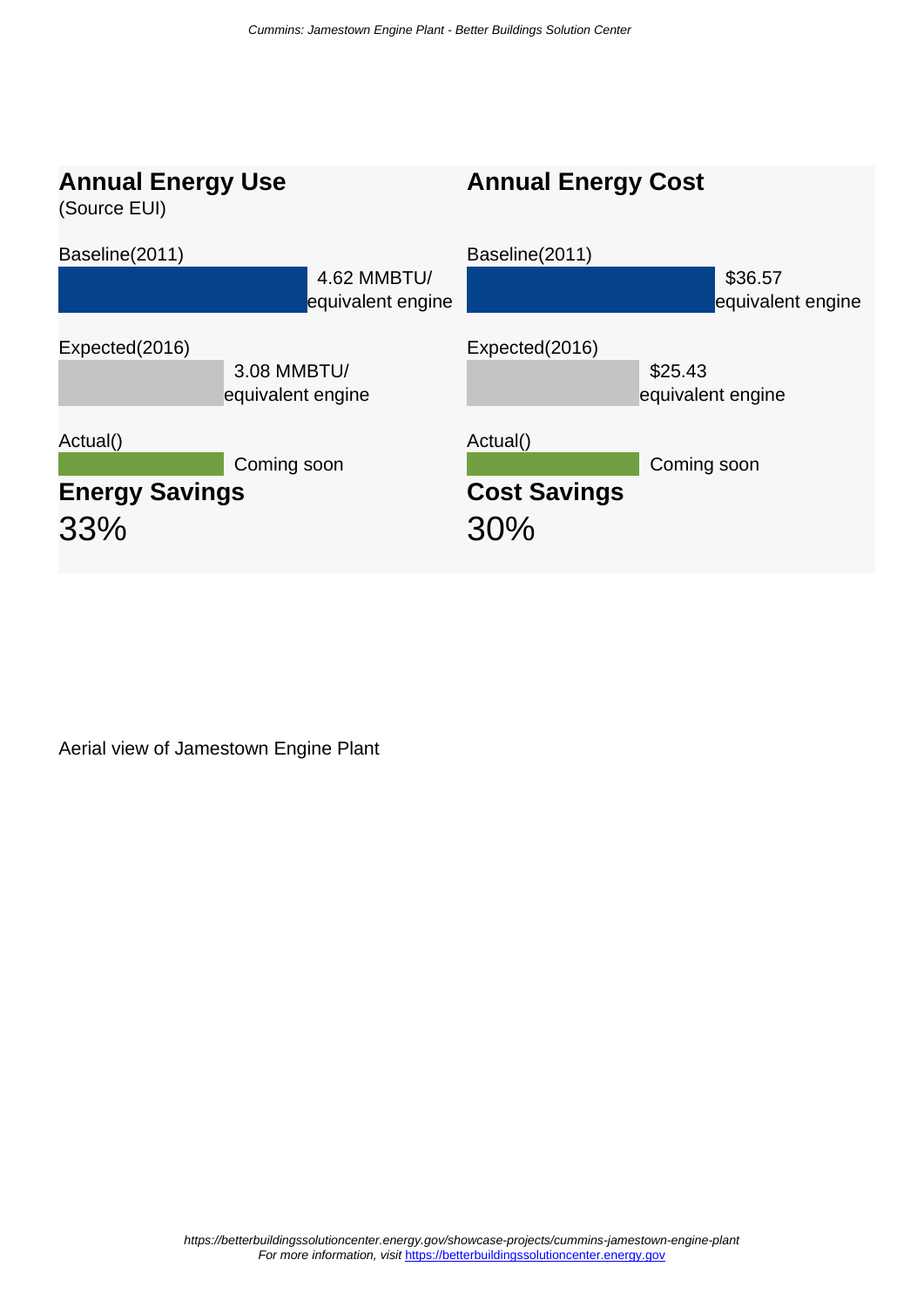

Workers installing air handlers outside plant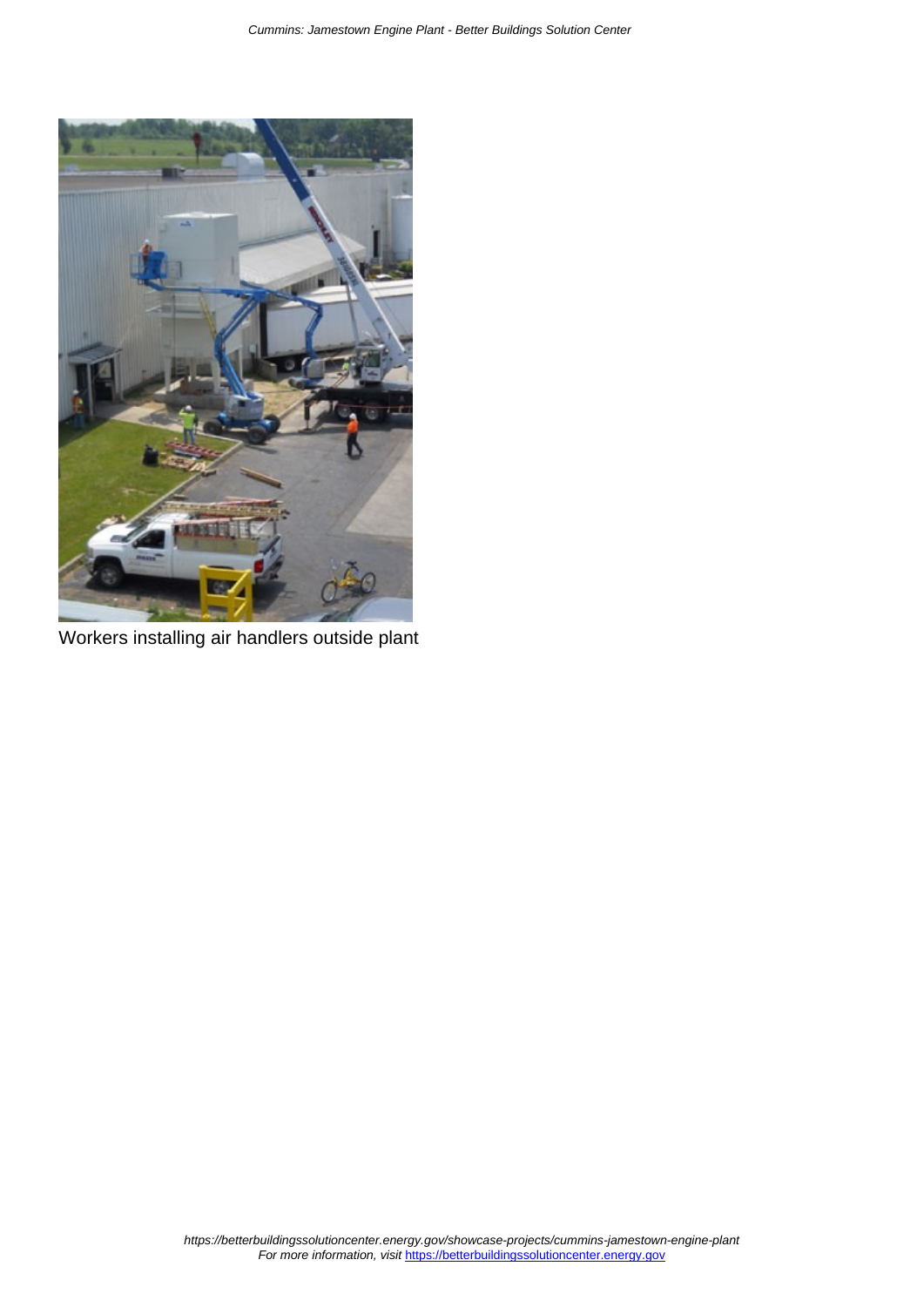

New duct work installed at the engine plant